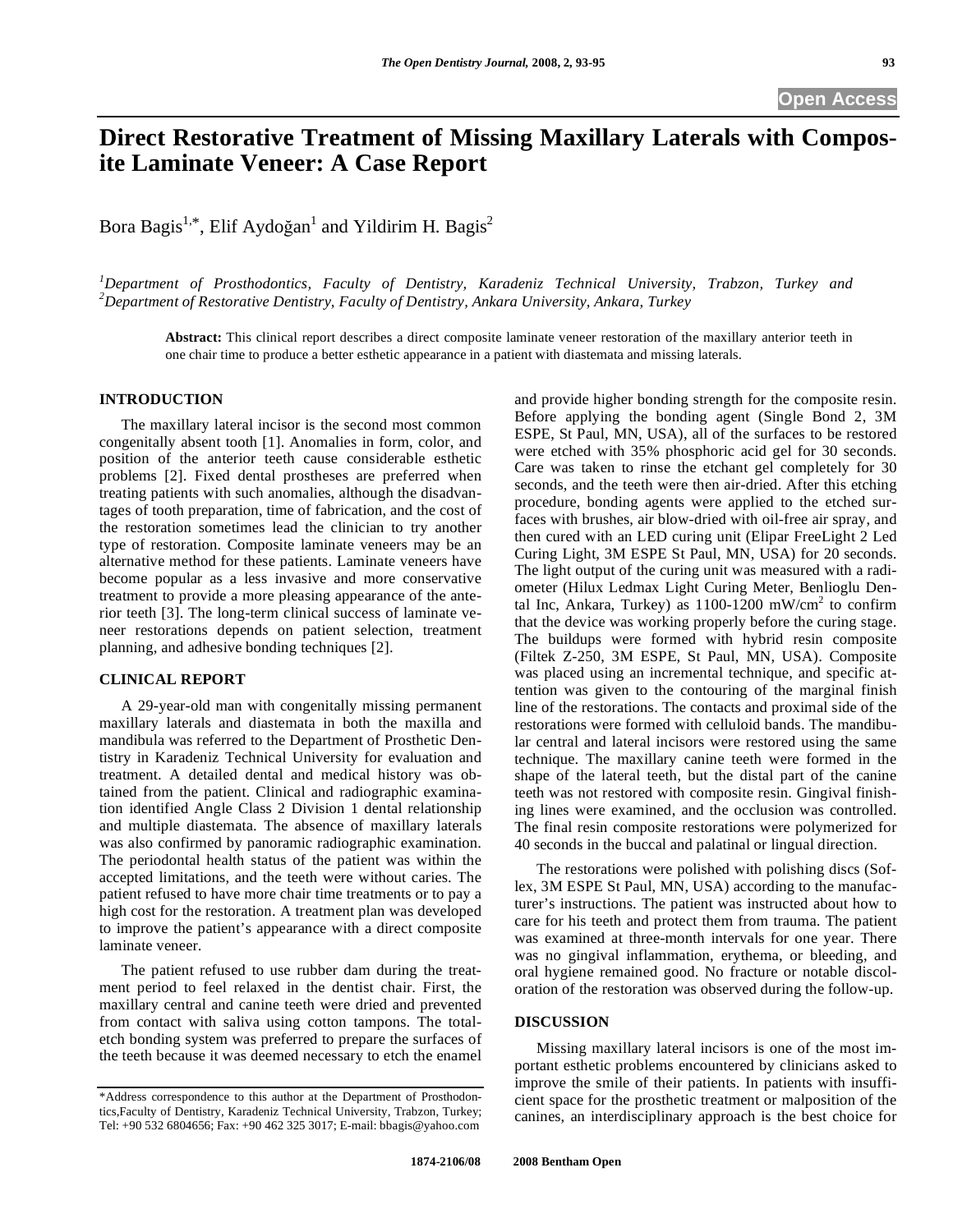treatment [4]. Canines can be moved distally into the correct position for occlusion with orthodontic treatment. The missing lateral incisors can be formed prosthodontically.



**Fig. (1).** Intraoral view of anterior diastemata before treatment.



**Fig. (2).** Intraoral view of anterior diastemata after treatment.



Figs. (3 and 4). Lateral view after treatment.

 Composite laminate, porcelain laminate, metal ceramic crowns, all-ceramic crowns, and fiber-reinforced composite bridges are typical prosthetic treatment alternatives for such patients. The most conservative prosthetic treatment plan would be to place two dental implants for the lateral incisors or to make a fiber-reinforced composite bridge.



Figs. (5 and 6). Occlusal view after treatment.

 In this case, the patient refused orthodontic treatment and dental implants because of the high cost and long duration of treatment. Because of his refusal of orthodontic treatment, there was insufficient space for dental implants. Fiberreinforced composite bridges might have been an alternative treatment for this patient, but the possible need to prepare the teeth for fiber restoration discouraged the patient and led us to construct the composite laminate veneer restoration. This composite laminate restoration without tooth preparation allowed the patient to see the appearance of his anterior teeth after prosthetic treatment. It was made as a provisional restoration to meet the patient's esthetic needs without any tooth preparation.

 Canines are 1.2 mm wider than the lateral incisors that they are replacing [5,6]. The canine teeth were formed in the lateral teeth shape, but the distal part of the canine teeth was not restored with the composite resin to prevent over shaping of the tooth in the frontal smiling view.

 The advantages of the direct laminate technique are its low cost, that the restoration may be evaluated as a reversible treatment procedure, and that the restoration may be repaired intraorally [7]. Although composite resins are esthetic and easy to manipulate, they have some undesired properties such as staining, microleakage, low abrasion resistance, and plaque accumulation, so they are more appropriate to use for anomalies limited with enamel and as provisional restora